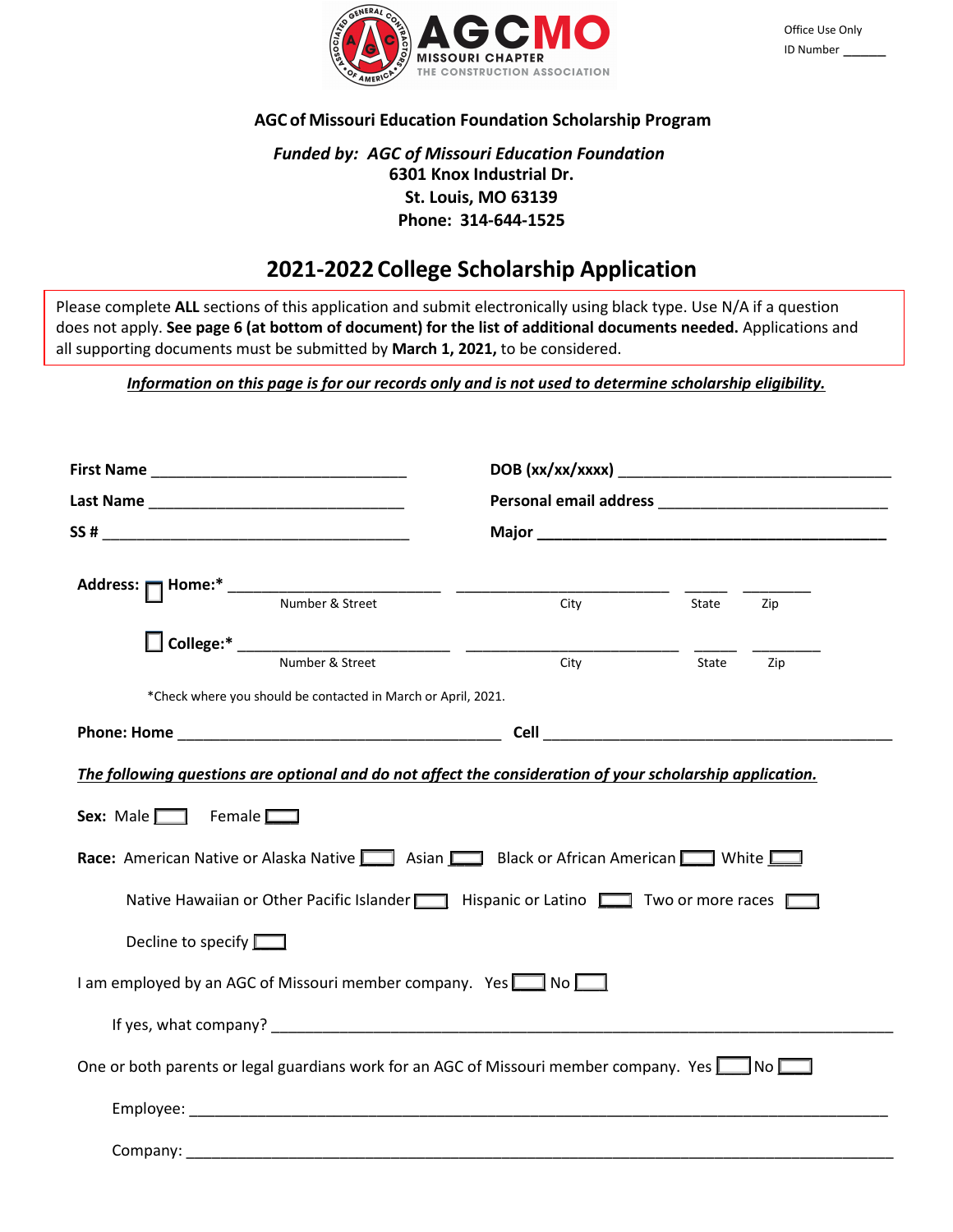

## **AGC of Missouri Education Foundation Scholarship Program**

# *Funded by: AGC of Missouri Education Foundation* **6301 Knox Industrial Dr. St. Louis, MO 63139 Phone: 314-644-1525**

# **2021-2022College Scholarship Application**

Please complete **ALL** sections of this application and submit electronically using black type. Use N/A if a question does not apply. **See page 6 (at bottom of document) for the list of additional documents needed.** Applications must be submitted by **March 1, 2021,** to be considered.

## **I. EMPLOYMENT HISTORY**

List below full-time employment, summer employment, and part-time work. Briefly explain duties and responsibilities (beginning with most recent job). If part-time work, indicate number of hours per week. Attach additional sheets as necessary.

| <b>Dates Employed</b><br>(Month/Year)                                                                                                                                                                                                                                                                                                               | <b>Employer's Name</b><br>and Address | <b>Supervisor's Name</b><br>and Position | <b>Your Hourly Wage</b><br>or Salary | <b>Brief Description of Duties (if</b><br>part-time include hours per<br>week) |
|-----------------------------------------------------------------------------------------------------------------------------------------------------------------------------------------------------------------------------------------------------------------------------------------------------------------------------------------------------|---------------------------------------|------------------------------------------|--------------------------------------|--------------------------------------------------------------------------------|
|                                                                                                                                                                                                                                                                                                                                                     |                                       |                                          |                                      | Position:                                                                      |
| $\begin{picture}(20,20) \put(0,0){\line(1,0){10}} \put(15,0){\line(1,0){10}} \put(15,0){\line(1,0){10}} \put(15,0){\line(1,0){10}} \put(15,0){\line(1,0){10}} \put(15,0){\line(1,0){10}} \put(15,0){\line(1,0){10}} \put(15,0){\line(1,0){10}} \put(15,0){\line(1,0){10}} \put(15,0){\line(1,0){10}} \put(15,0){\line(1,0){10}} \put(15,0){\line(1$ |                                       |                                          |                                      | Type of Business:                                                              |
|                                                                                                                                                                                                                                                                                                                                                     |                                       |                                          |                                      | Duties:                                                                        |
|                                                                                                                                                                                                                                                                                                                                                     |                                       |                                          |                                      | Position:                                                                      |
| $From: ____________$                                                                                                                                                                                                                                                                                                                                |                                       |                                          |                                      | Type of Business:                                                              |
| $\begin{picture}(20,20) \put(0,0){\line(1,0){10}} \put(15,0){\line(1,0){10}} \put(15,0){\line(1,0){10}} \put(15,0){\line(1,0){10}} \put(15,0){\line(1,0){10}} \put(15,0){\line(1,0){10}} \put(15,0){\line(1,0){10}} \put(15,0){\line(1,0){10}} \put(15,0){\line(1,0){10}} \put(15,0){\line(1,0){10}} \put(15,0){\line(1,0){10}} \put(15,0){\line(1$ |                                       |                                          |                                      |                                                                                |
|                                                                                                                                                                                                                                                                                                                                                     |                                       |                                          |                                      | Duties:                                                                        |
|                                                                                                                                                                                                                                                                                                                                                     |                                       |                                          |                                      |                                                                                |
|                                                                                                                                                                                                                                                                                                                                                     |                                       |                                          |                                      |                                                                                |
|                                                                                                                                                                                                                                                                                                                                                     |                                       |                                          |                                      | Position:                                                                      |
|                                                                                                                                                                                                                                                                                                                                                     |                                       |                                          |                                      | Type of Business:                                                              |
|                                                                                                                                                                                                                                                                                                                                                     |                                       |                                          |                                      | Duties:                                                                        |
|                                                                                                                                                                                                                                                                                                                                                     |                                       |                                          |                                      |                                                                                |
|                                                                                                                                                                                                                                                                                                                                                     |                                       |                                          |                                      |                                                                                |
|                                                                                                                                                                                                                                                                                                                                                     |                                       |                                          |                                      |                                                                                |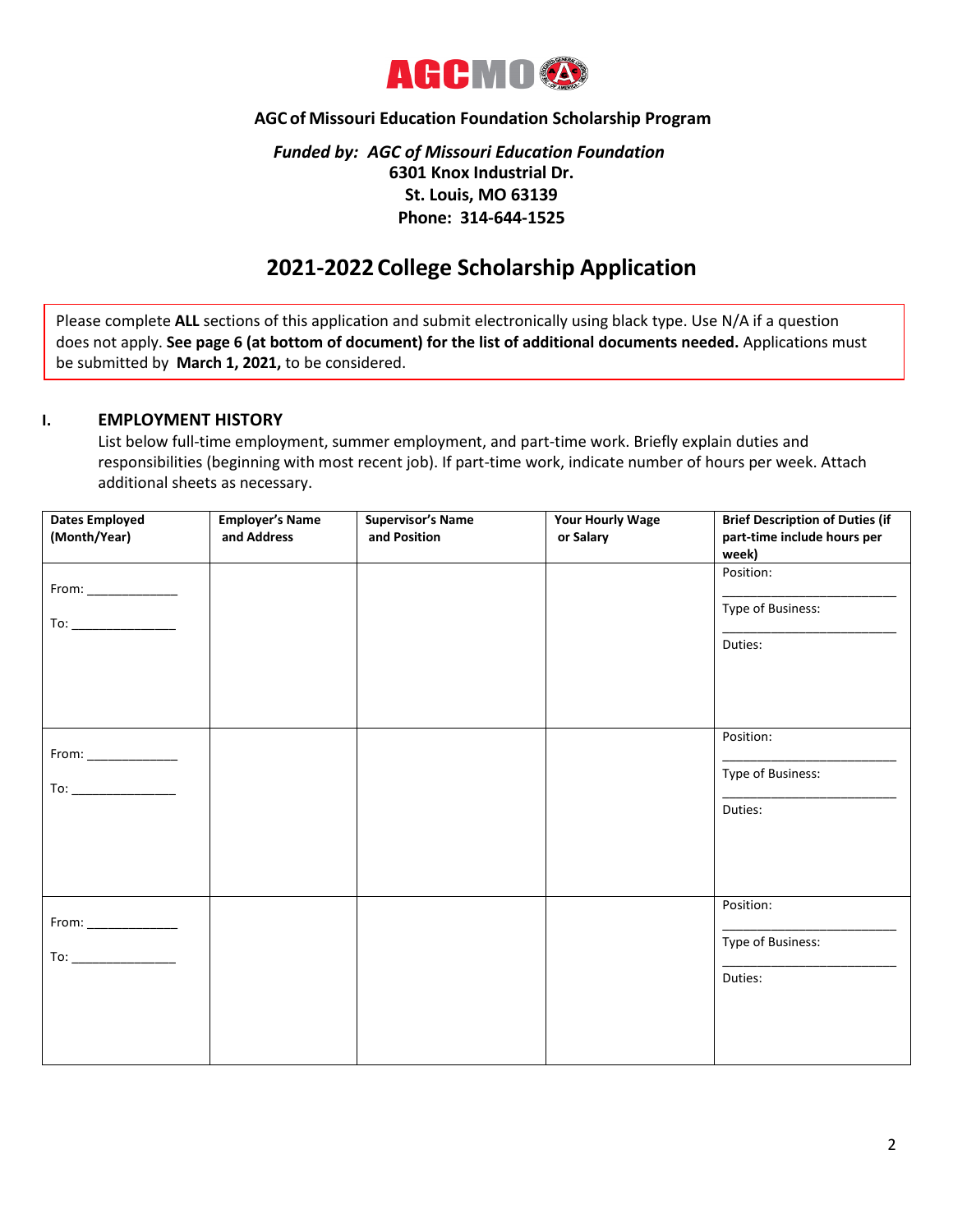## **II. SCHOLASTIC INFORMATION AND EXTRACURRICULAR ACTIVITIES**

*Important Note: Have your high school or college/Vo-Tech send your latest transcript directly to the AGC of Missouri Education Foundation. High school transcripts are required for high school seniors only.*

**A. High School** (\*If your school uses other than a 4-point system, specify the maximum GPA used: \_\_\_\_\_\_\_\_\_\_\_\_)

| <b>School</b> | City | <b>Year of Graduation</b> | GPA <sup>*</sup> |
|---------------|------|---------------------------|------------------|
|               |      |                           |                  |
|               |      |                           |                  |

**B. College** – What institution of higher education will you be attending during the 2021-2022 school year?

| College/University/Program | City, State | Year of Study | Major/Field of<br>studv* | $GPA$ ** | <b>Expected Graduation</b><br>Date |
|----------------------------|-------------|---------------|--------------------------|----------|------------------------------------|
|                            |             |               |                          |          |                                    |

\*If you will be a freshman or sophomore this fall, indicate one of more majors you are considering. Juniors, Seniors, and Grad Students list your declared major.

\*\*If you are a graduating high school senior or have not previously enrolled in this school, mark "NA".

### **1. High School Seniors**

Check if you are considering or awaiting acceptance from more than one school. List the same information on other schools you are considering.

\_\_\_\_\_\_\_\_\_\_\_\_\_\_\_\_\_\_\_\_\_\_\_\_\_\_\_\_\_\_\_\_\_\_\_\_\_\_\_\_\_\_\_\_\_\_\_\_\_\_\_\_\_\_\_\_\_\_\_\_\_\_\_\_\_\_\_\_\_\_\_\_\_\_\_\_\_\_\_\_\_\_\_\_\_

\_\_\_\_\_\_\_\_\_\_\_\_\_\_\_\_\_\_\_\_\_\_\_\_\_\_\_\_\_\_\_\_\_\_\_\_\_\_\_\_\_\_\_\_\_\_\_\_\_\_\_\_\_\_\_\_\_\_\_\_\_\_\_\_\_\_\_\_\_\_\_\_\_\_\_\_\_\_\_\_\_\_\_\_\_

#### **2. Previously Enrolled College Students**

Check if you previously attended post-secondary institution(s) other than the school listed for 2021-2022. List previous school(s) attended, including GPA.

| School | <b>GPA</b> |
|--------|------------|
| School | <b>GPA</b> |

#### **C. Extracurricular Activities**

1. List activities in which you participated in high school or college (i.e. school activities, athletics, leadership positions, honors, and community activities).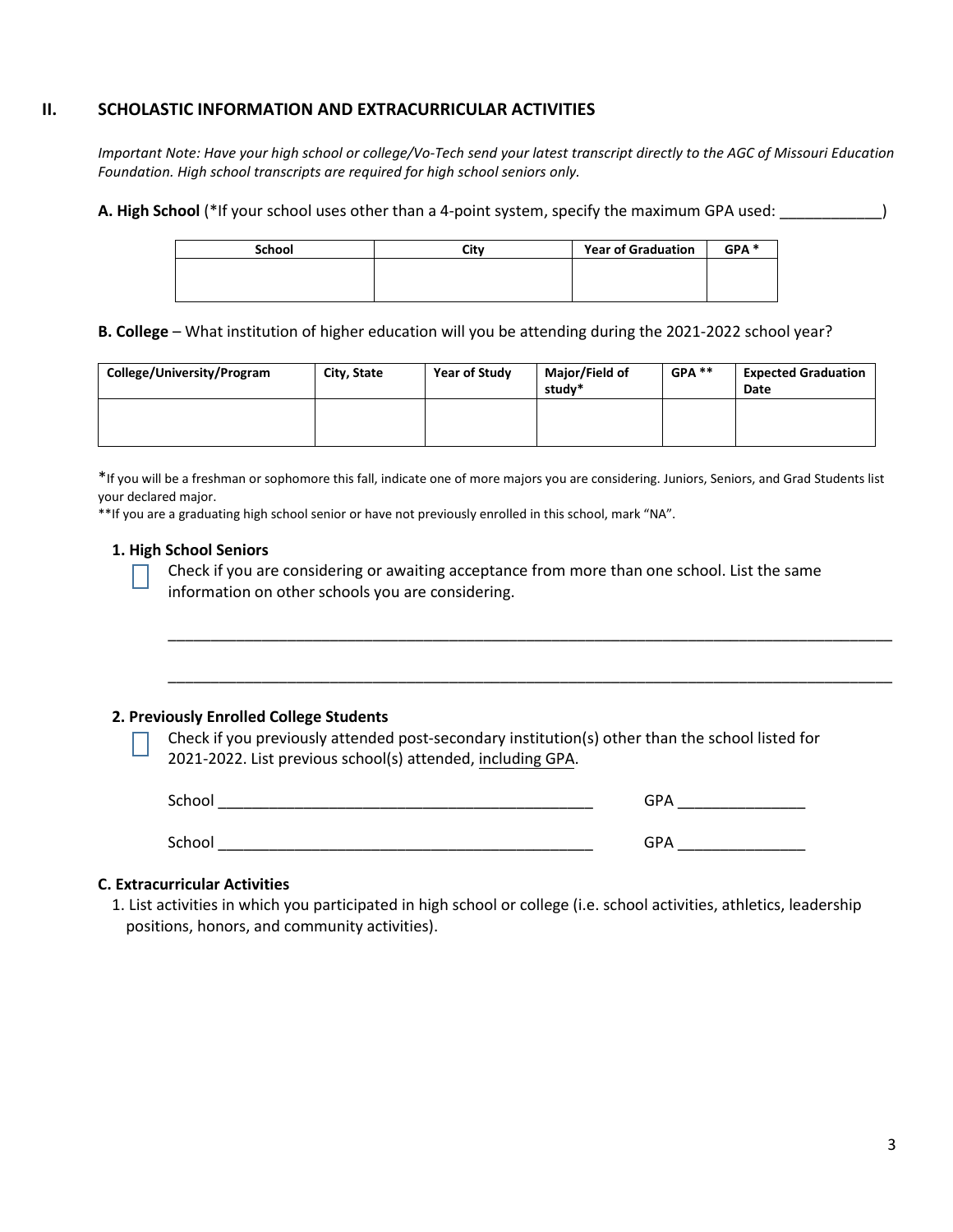2. Describe the most meaningful extracurricular school or community activity in which you engaged as a high school or college student. Explain what your contribution was to that endeavor and what your participation meant to you personally.

# **III. PURSUIT OF CONSTRUUCTION INDUSTRY CAREER**

| A. What type of degree do you expect to earn?            |  |  |
|----------------------------------------------------------|--|--|
| Associate's Degree   Bachelor's Degree   Other (explain) |  |  |

B. From what school or college within your university do you expect to graduate (if applicable)?

D. If you have enrolled in specific construction classes, list the classes taken. (If you plan to enroll, indicate when).

\_\_\_\_\_\_\_\_\_\_\_\_\_\_\_\_\_\_\_\_\_\_\_\_\_\_\_\_\_\_\_\_\_\_\_\_\_\_\_\_\_\_\_\_\_\_\_\_\_\_\_\_\_\_\_\_\_\_\_\_\_\_\_\_\_\_\_\_\_\_\_\_\_\_\_\_\_\_\_\_\_\_\_\_\_\_\_\_\_\_\_\_\_

E. If you are not majoring in a construction or construction engineering program, briefly describe how your major relates to the construction industry.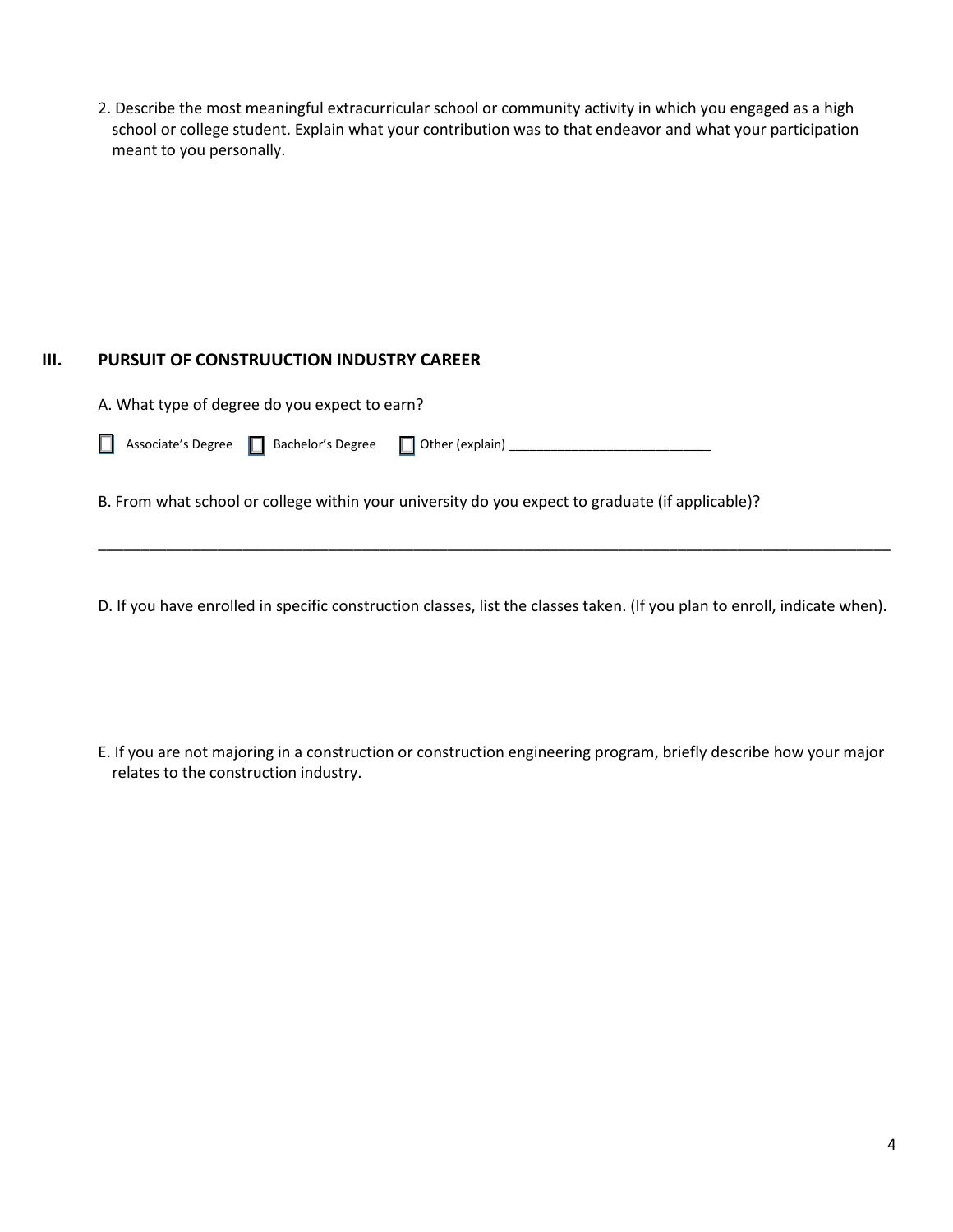# **VERY IMPORTANT:**

- 1) Attach a *personally written and typed (no hand-written essays accepted) original essay* on why you have chosen a construction industry career or how you expect your career in another field to relate to the construction industry. Describe the event(s) or influence(s) leading to the career choice for which you are preparing. Explain how your previous work experience and course of study will relate to your planned career and how your background and future training will benefit the construction industry. The essay must be no longer than one page (or 350 words). **Make sure your full name is included.** Please email to [nlake@stl-cts.org.](mailto:nlake@stl-cts.org)
- 2) Submit two (2) "Letters of Recommendation" from college faculty advisor or professor, high school counselor or teacher, and/or from an adult not related to applicant. Please submit via email to [nlake@stl-cts.org.](mailto:nlake@stl-cts.org)
- 3) Send a digital headshot picture with your application.
- 4) Include a transcript.

## **SIGNATURE** (must be signed.)

I hereby state that all information herein is accurate and truthful to the best of my knowledge and ability, and agree that this application and all attachments may be used for the purposes of evaluation and selection by a committee consisting of representatives from the AGC of Missouri Education Foundation, the Young Executives Club, the Construction Leadership Council and its designees, and AGC members as appointed. I also agree that AGC of Missouri has the right to independently verify any of the information provided.

Signature: \_\_\_\_\_\_\_\_\_\_\_\_\_\_\_\_\_\_\_\_\_\_\_\_\_\_\_\_\_\_\_\_\_\_\_\_\_\_\_\_ Date (xx/xx/xxxx) \_\_\_\_\_\_\_\_\_\_\_\_\_\_\_\_\_\_\_\_\_\_\_\_\_

Digital or handwritten signature accepted